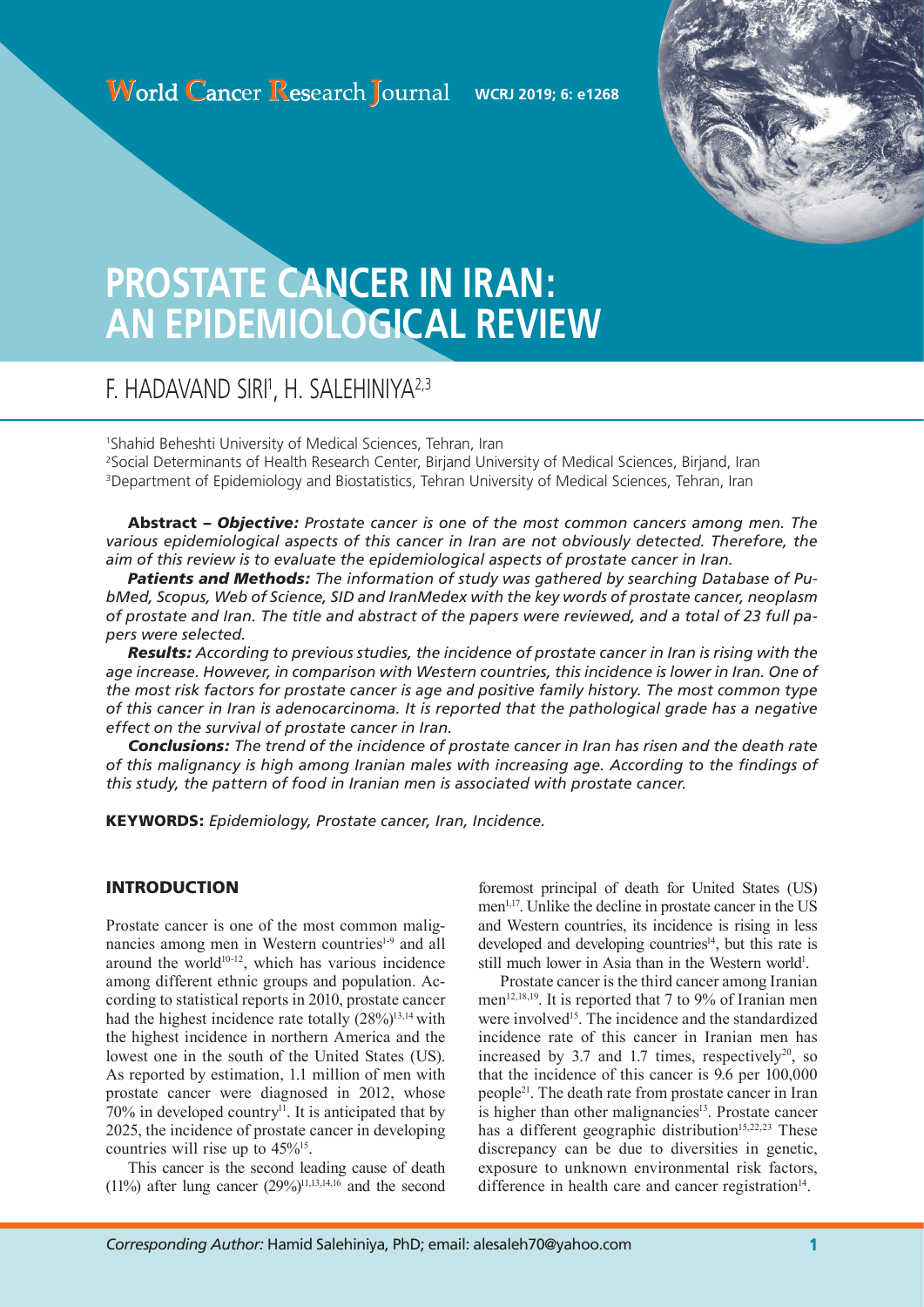# **World Cancer Research Journal**

Depending on the numerous types of cancer, there are various morphologies, including carcinoma, adenocarcinoma and sarcoma which could be detected in person more than 65-year-old<sup>15</sup>. Adenocarcinoma is the most common pathologic finding in prostate cancer1,24, which occurs among Iranian men over the age of 50, so that this is called the elderly people disease $14$ .

In order to reduce the mortality rate, one diagnostic method is PSA (Prostate-specific antigen) for early detection. By utilizing PSA screening, in addition to increasing the diagnosis of the malignancy, the incidence of metastatic disease has also decreased<sup>12</sup>. Various factors such as age and nutrition factors affect the progression of the disease<sup>15</sup>; however, the cause of prostate cancer is still ambiguous $7.19$ .

Given the importance of this cancer, different statistics and lack of a comprehensive study on the epidemiology of prostate cancer in Iran, this review study aimed to evaluating different epidemiological aspects including incidence, prevalence, mortality and other risk factors such as food patterns affecting illness, sexual problems caused by cancer and in this way, screening have been done in Iran.

## MATERIALS AND METHODS

This review study was conducted to investigate incidence, prevalence, screening and diagnosis, risk factors of prostate cancer without time constraints.

In order to access the articles, PubMed, Scopus, Web of Science, SID and IranMedex were searched with the key words of prostate cancer, neoplasm of prostate and Iran with no time restriction. In addition to this, the reference lists of relevant articles were manually searched.

Articles about epidemiological aspect of prostate cancer were entered in to the study and summarized in review. Studies with focus on treatment have been excluded.

# RESULTS

#### **Study characteristics**

Initially, after searching on electronic database, 2026 related articles obtained and 19 articles entered into the study by manual search. Then, duplicated articles were removed by utilizing Endnote X8; after that, title and abstract of 1961 remaining articles were reviewed. In the next step 88 study remained, whose 65 were omitted due to lack of relevance to the research goal. Finally 23 articles reviewed totally.

#### **INCIDENCE**

In Rafiemanesh et al<sup>14</sup> study in 2003 to 2009 with the title of "evaluation the incidence of standardized age"

showed that prostate cancer in Iran has been observed in older men that most cases occur after the age of 50. The peak in prostate cancer in Iran is between the ages of 70 and 80. Also, the highest incidence of this cancer was 26.35 per 100000 persons in Tehran in 2007. Totally, 1548 cases were diagnosed in 2003 and 3859 in 2009, reflecting the progression of this cancer over the period of 7-year study<sup>14</sup>. Sadjadi et al<sup>25</sup> showed that in 5 provinces of Iran the age standardized incidence rate for prostate cancer was 5.1 per 100000 people per year, and no significant difference was found between the 5 provinces. The incidence of prostate cancer in Iran is much lower than in Western countries, but it rises among Iranian immigrant in Western countries<sup>25</sup>.

According to the res ult of study by Haddad-Khoshkar et al<sup>17</sup> in the period of 2005 to 2008, the most cases of prostate cancer were found in Fars (1955 persons) and Tehran (1880 cases) and the least was in Ilam  $(60 \text{ cases})^{17}$ .

The risk of prostate cancer is related to the human development index (HDI)<sup>17</sup>. The study by Pouresmaeili et al<sup>26</sup> which is conducted on healthy control subjects with no history of any type of cancer and prostate cancer patients who were referred to medical clinics depicted that the highest number of patients were in Tehran province, as well as center of provinces, large and industrial cities<sup>26</sup>. Hassanipour et al<sup>11</sup> in 2017 reported that the incidence of prostate cancer in Iran is lower than in the rest of the world and the standardized incidence rate is 9.11<sup>11</sup>. Review article by Mousavi<sup>18</sup> in the period of 1975 to 2003 illustrated that the incidence of prostate cancer was 6.6 per 100,000 in several geographical locations. This amount is significantly lower than developed countries<sup>18</sup>. Thus, based on the studies of prostate cancer, it is raising in Iran<sup>13</sup>.

#### **Prevalence and mortality**

Prostate cancer in Iran is the third most common cancer in men<sup>15</sup>, so that its prevalence in patients with benign prostatic hyperplasia was 6.3%. In general, the prevalence of cancer in Iran is similar to that of the Eastern Mediterranean country. It is expected to face prevalence enhancement in the future due to an increase in life expectancy and longevity. This malignancy is the seventh cause of death (in 2004, the death rate was  $4.5$  per 100,000 people) in the world<sup>18</sup>.

According to Rafiemanesh et  $al<sup>13</sup>$ , the mortality rate of prostate cancer ranged from 2.67 per 100,000 in 2005, to 3.24% in 2009, and generally the rate of death increases with age as a result of this cancer<sup>13</sup>.

#### **Risk factors**

Risk factors for prostate cancer in Iran are different from other populations because of lifestyle, nutrient and environmental factors. Table 1 shows the most important risk factors for prostate cancer in Iran.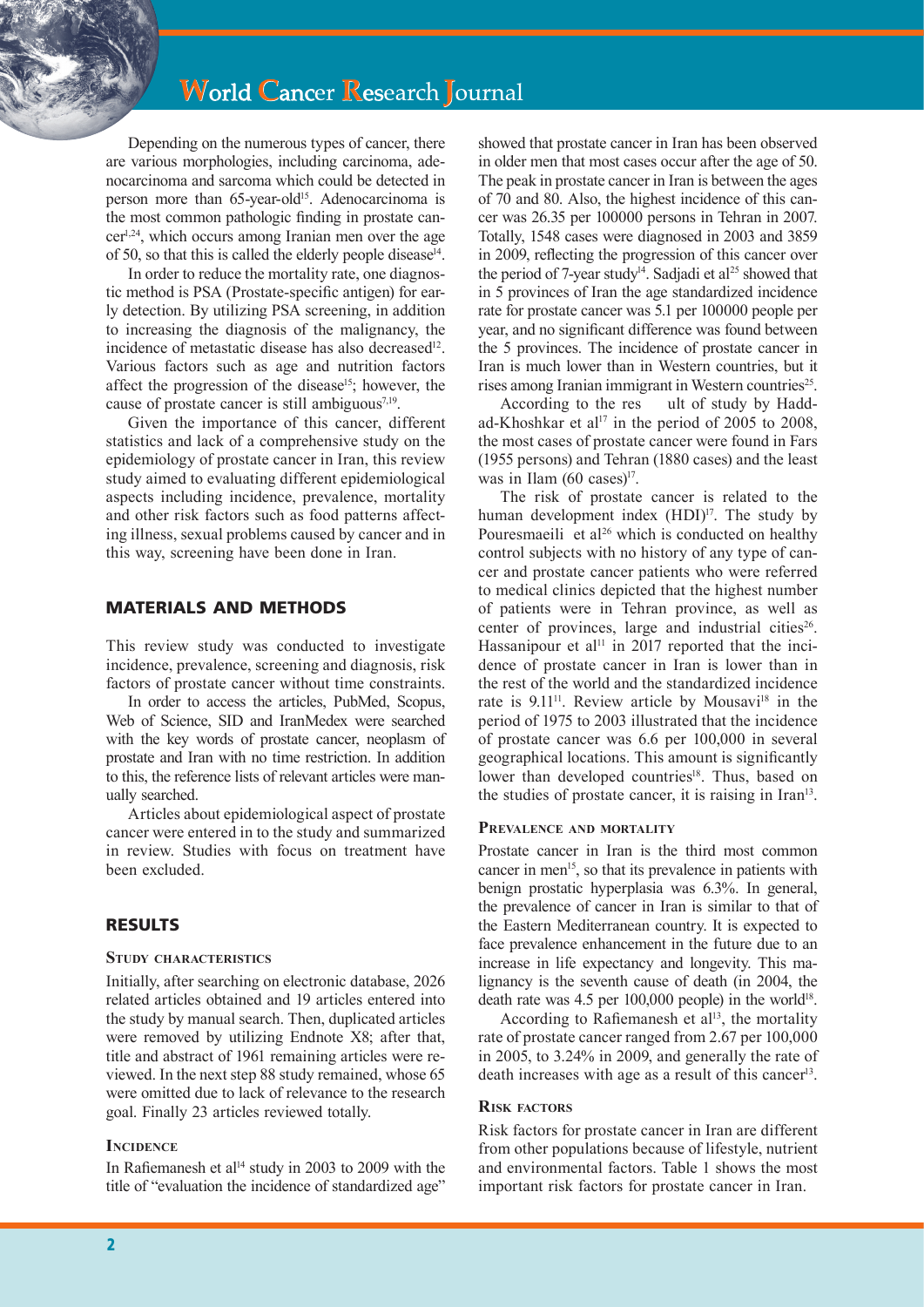|                | <b>Row Author's</b><br>name | Place of<br>study                                                                    | <b>Type of</b><br>study | <b>Sample</b><br>size                                                                     | <b>Risk factors</b>                                                                                                                                                                                                   |
|----------------|-----------------------------|--------------------------------------------------------------------------------------|-------------------------|-------------------------------------------------------------------------------------------|-----------------------------------------------------------------------------------------------------------------------------------------------------------------------------------------------------------------------|
| 1              | Mazda<br>et al (22)         | Isfahan                                                                              | Case-<br>control        | Case: $95$<br>Control: 95                                                                 | Positive family history, aging<br>Tomato Consumption Protective Agent                                                                                                                                                 |
| $\mathfrak{D}$ | Pourmand<br>et al $(7)$     | Tehran, Isfahan,<br>Hamedan, Lorestan,<br>Khorasan, Gilan,<br>Mazandaran<br>and Fars | Case-<br>control        | Case: 130<br>Control: 75                                                                  | Level of education, marital status, meat<br>consumption, vasectomy and smoking                                                                                                                                        |
| $\mathcal{E}$  | Hosseini<br>et al (1)       | Mazandaran                                                                           | Case-<br>control        | Case: 137<br>Control: 137                                                                 | The history of other cancers<br>Prostatitis, alcohol consumption, pipette<br>or hookah, walking to work, duration<br>of professional activity, physical activity<br>intensity and older age                           |
| 4              | et al $(26)$                | Pouresmaelli Whole provinces                                                         | Case-<br>control        | Case: 208<br>Control: 332                                                                 | Smoking, Drug using, place of residence                                                                                                                                                                               |
| 5              | Mousavi (18)                |                                                                                      | Systematic<br>review    | 40 full texts.<br>7 national<br>reports, and<br>10 provincial<br>reports were<br>accessed | Aging, intercourse more than twice a week,<br>high serum estradiol, increased fat intake<br>*High serum testosterone and a history of<br>diabetes and an increase in the consumption<br>of lycopene protective factor |

| <b>TABLE 1.</b> Most important risk factors for prostate cancer in Iran. |  |
|--------------------------------------------------------------------------|--|
|--------------------------------------------------------------------------|--|

The results of the study showed that a positive family history of prostate cancer is a major contributor to the onset of this malignancy. Also, increasing consumption of tomato sauce is associated with a reduced risk of prostate cancer and is a contributing factor, while, the risk is not impacted by the effects of smoking, alcohol consumption, vasectomy, diabetes, sexually transmitted diseases, and the consumption of garlic and fat in the diet<sup>27</sup>.

In Pourmand et al<sup>7</sup> study, which was conducted between 2005 to 2007, factors such as level of education, marital status, consumption of meat, vasectomy and smoking did not have a significant effect on the increase or decrease of the risk of prostate cancer among the Iranian population<sup>7</sup>. Whereas, Hosseini et al<sup>1</sup> in Mazandaran showed that the effect of family history of prostate cancer, the history of other cancers, prostatitis, alcohol consumption of pip and hookah, walking to work, duration of professional activity, physical activity and older age group, are the risk factors for prostate cancer<sup>1</sup>. Pouresmaeili et al<sup>26</sup> in 2014 investigated the impact of smoking and drug abuse on this cancer; also, the place of residence is a risk factor for dangerous behaviors that increase the amount of prostate cancer and its related malignancies<sup>26</sup>. The result of Mousavi<sup>18</sup> study manifested that aging, intercourse more than twice a week, high serum estradiol, increased fat intake are the main risk factors; however, high serum testosterone, history of diabetes and increased use of lycopene are a protective factor<sup>18</sup>.

## **Food Pattern**

Salem et al<sup>19</sup> in their study pointed out that there is an association between consumption of red meat as well as fat and higher risk of prostate cancer, while, tomatoes, tomato products and garlic would this risk and are considered as a protective factor<sup>19</sup>. Askari et al<sup>21</sup> reviewed the relationship between fruits and vegetables and found that in the group of fruits there was a significant and inverse relationship between consumption of apples and pomegranates and incidence of prostate malignancy. Similarly, in the vegetable group tomatoes were a contributing factor and there was an inverse relationship with prostate cancer<sup>21</sup>.

Asgari et al<sup>28</sup> in a case-control study, concluded that among Iranian men, the pattern of food associated with prostate cancer, as the higher scores in the Western pattern (sweets and desserts, meat, snacks, tea and coffee, fries, salt, carbonated beverages, processed meat) have been associated with an increased risk of prostate cancer. A higher score in healthy patterns (legumes, fish, dairy, fruits and vegetables, boiled potatoes, whole grains and eggs) is associated with a reduced risk of prostate cancer28. Food pattern in prostate cancer is illustrated in Table 2.

#### **Screening and diagnosis**

Screening for prostate cancer plays a vital role by detecting the basis of prostatic specific antigens. Prostatic specific antigen (PSA) based screening with low PSA levels significantly would increases the incidence of prostate cancer diagnosis<sup>23</sup>.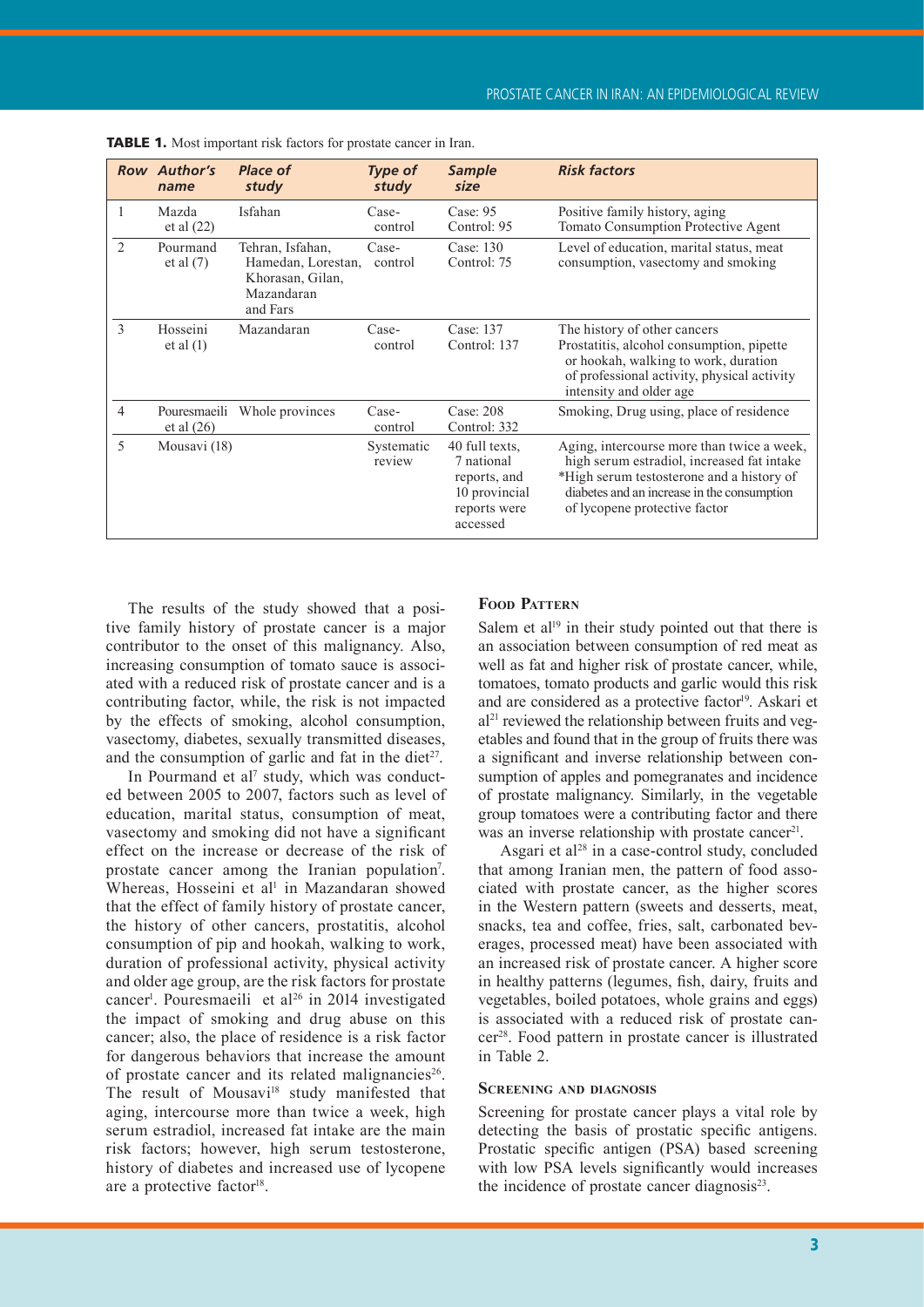|                               | <b>Row Author's</b><br>name | <b>Place of</b><br>study                                                       | <b>Type of</b><br>study | Sample<br>size             | <b>Risk factors</b>                                                                                                                                                                                                                                                                 |
|-------------------------------|-----------------------------|--------------------------------------------------------------------------------|-------------------------|----------------------------|-------------------------------------------------------------------------------------------------------------------------------------------------------------------------------------------------------------------------------------------------------------------------------------|
|                               | Salem<br>et al $(19)$       | Tehran, Isfahan,<br>Hamedan, Lorestan,<br>Khorasan, Gilan,<br>Mazandaran, Fars | Case-<br>control        | Case: 194<br>Control: 317  | Tomatoes and its products and garlic agent                                                                                                                                                                                                                                          |
| $\mathfrak{D}_{\mathfrak{p}}$ | Askari<br>et al $(21)$      | Tehran                                                                         | Case-<br>control        | Case: $52$<br>Control: 104 | An inverse and meaningful relationship<br>for fruits such as apples and pomegranate<br>Reverse and meaningful relationship for<br>vegetables, especially tomatoes                                                                                                                   |
| $\mathcal{E}$                 | Askari<br>et al $(28)$      | Tehran                                                                         | Case-<br>control        | Case: $50$<br>Control: 100 | Western pattern (sweets and desserts, meat,<br>snacks, tea and coffee, fries, salt.<br>carbonated beverages, processed meat)<br>increased risk factor<br>Healthy pattern (beans, fish, dairy, fruits<br>and vegetables, boiled potatoes, whole<br>grains and eggs) Protective agent |

|  | <b>TABLE 2.</b> Food pattern and risk of prostate cancer. |  |
|--|-----------------------------------------------------------|--|
|--|-----------------------------------------------------------|--|

The result of studies demonstrated that using prostatic specific antigen density instead of a specific antigen was a better tool for diagnosis and may improve its accuracy especially in patients who had the PSA of 4-10 ng/m $l^{10,29}$ .

The study of the ethnic and racial differences of Iranian men in comparison with other men points to the fact that if male serum PSA levels exceed 4 ng/ml, they are known as prostate cancer<sup>22</sup>. In this study the reference ranges are varied as follow: the serum PSA levels in the age group of 59-50 years were ng/ml 0-3.6, in the age group of 69-60 years were ng/ml 0-5.7 and in the age group of 79-70 years were determined to be 0-6.8 ng/ml. It should be mentioned here that this statistics were specific for Iranian men and that are different from other races<sup>12</sup>. The rate of diagnosis of prostate cancer has been reported in men older than 40 years of age with a screening program of  $3.6\%$ <sup>18</sup>.

#### **Histology and survival rate**

The most common type of prostate cancer in Iran is adenocarcinoma (93.75% of cases) $14,15,24$  which tends to decrease over time<sup>15</sup>. Additionally, secondary Transitional Cell Carcinoma (TCC) was found with a primary source of 5% and sarcoma in 25% of cases of prostate cancer patients. Among observable symptom, obstructive symptoms were 25.56%, urinary tract infection 81.52%, hematuria 25.56%, and urinary incontinence was found in 5% of cases as well as16.3% had metastatic symptoms<sup>24</sup>. Zahir et al<sup>16</sup> stated that age and grade of pathology can have a negative impact on the survival of prostate cancer patients in Iran<sup>16</sup>.

# **Sexual problem**

The only study that examines the sexual problems of patients in several universities in Iran has conducted by  $Lin$  et al<sup>30</sup> showing that the incidence of PE (premature ejaculation) and ED (erectile dysfunction), varied according to different diagnostic methods. It means that based on the diagnosis of urologist, the incidence of PE and ED was 63.75 and 66.2%, respectively. They concluded that the prevalence of sexual problems in Iran was very high among prostate cancer patients<sup>30</sup>.

# **CONCLUSIONS**

The trend of the incidence of prostate cancer in Iran has risen and the death rate of this cancer is high among Iranian older aged men. According to the findings of this study, the pattern of food in Iranian men is associated with prostate cancer.

#### **Conflict of Interest**

The Authors declare that they have no conflict of interests.

# **REFERENCES**

- 1. Hosseini M, SeyedAlinaghi S, Mahmoudi M, McFarland W. A case-control study of risk factors for prostate cancer in Iran. Acta Medica Iranica 2010; 48: 61-66.
- 2. Canby-Hagino E, Hernandez J, Brand TC, Troyer DA, Higgins B, Ankerst DP, Thompson IM, Leach RJ, Parekh DJ. Prostate cancer risk with positive family history, normal prostate examination findings, and PSA less than 4.0 ng/mL. Urology 2007; 70: 748-752.
- 3. Pakzad R, Mohammadian-Hafshejani A, Ghoncheh M, Pakzad I, and Salehiniya H. The incidence and mortality of prostate cancer and its relationship with development in Asia. Prostate Int 2015; 3: 135-140.
- 4. Grubb RL, 3rd, Kibel AS. Prostate cancer: screening, diagnosis and management in 2007. Mol Med 2007; 104: 408-413
- 5. Jang TL, Yossepowitch O, Bianco FJ, Jr. Scardino PT. Low risk prostate cancer in men under age 65: the case for definitive treatment. Urol Oncol 2007; 25: 510-514.